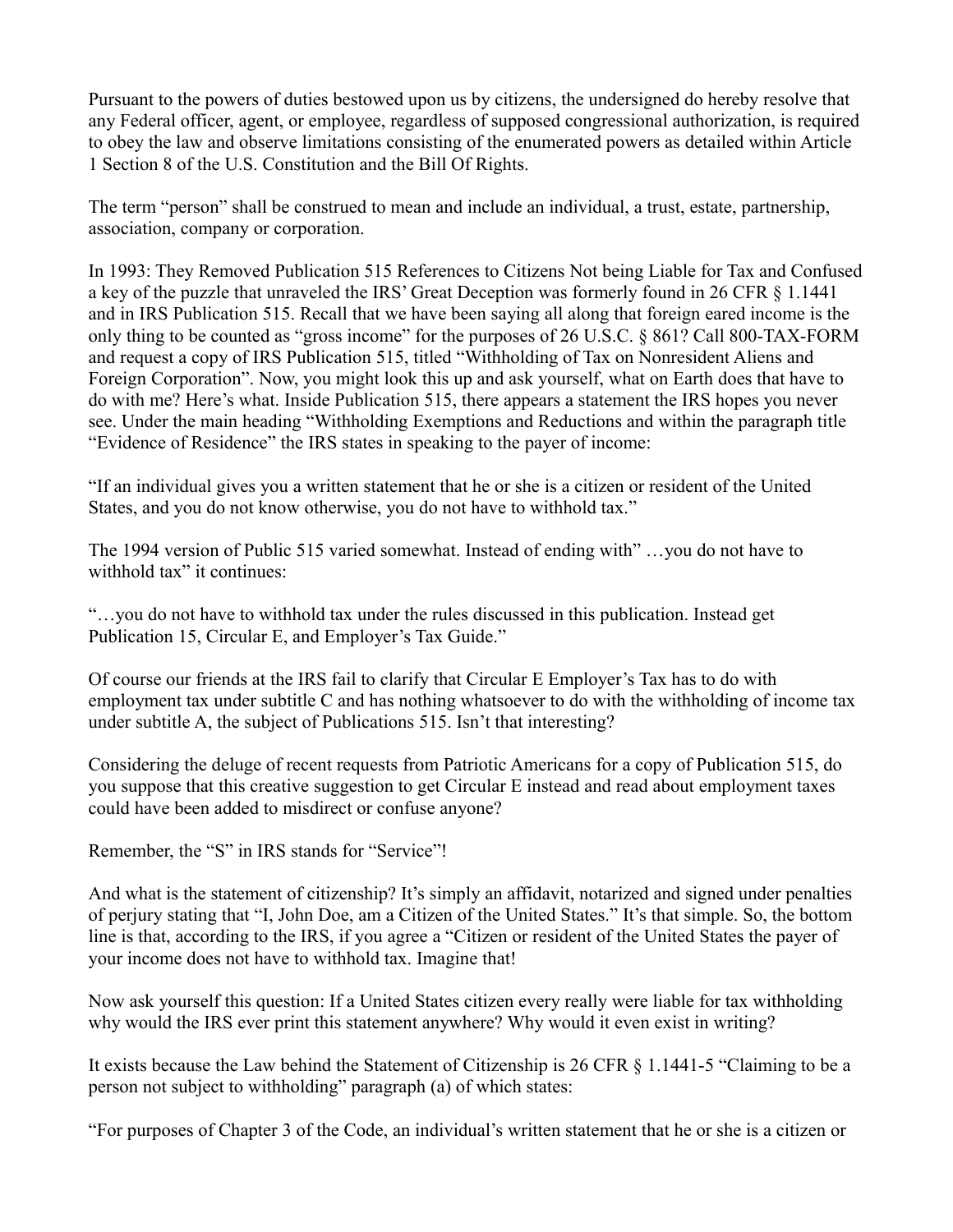resident of the United States may be relied upon by the payer of income as proof that such individual is a citizen or resident of the United States. "

And where is Chapter 3 of the Code? In Subtitle (A) income tax 1.1441-5, paragraph (C) states:

"The duplicate copy of each statement and form filed pursuant to this section shall be forwarded with a letter of transmittal to Internal Revenue Service Center Philadelphia PA 19255.The original statement shall be retained by the withholding agent."

And why must this statement of Citizenship was sent to Philadelphia, and not the IRS office or regional service center? Because Philadelphia is the international service center, the foreign service-center, which makes perfect sense since the income tax is a tax on foreign activity only!

The IRS Philadelphia office has never been known to reject a Statement of Citizenship from a withholding agent. It also does not acknowledge receipt of the Statement of Citizenship, which confuses some people. The reason for this is simple. If the statement were inaccurate or off-point, there would be rebuttal from Philadelphia. Silence, in this case, is acceptance.

Because of a deluge of requests and attention focused on IRS Publication 515 and 26 CFR § 1.1441-5 by patriotic Americans who didn't want to have to pay or file income taxes legally in 1998, under 26 CFR § 1.1441-5 was rewritten in 1993!!! The cover-up expands! Instead, all we are left with is a confusing pointer back to Circular E, the Employer's Tax Guide, and no mention of how to handle nonresident aliens!! Apparently, the truth got just a little too close for comfort so the Great Deceiver bureaucrat lawyers in Congress and at the IRS had to bury it a little deeper in legalese to confuse the scent for us tax freedom hound dogs!! BARK, BARK!!! Sick-em!

FRAUD UPON THE PEOPLE under Title 18 U.S.C. § 1001, By Trickery, lies, dis

ISSUE(S)

(1) (i) In the situation described below, how is a Delaware statutory trust, described in Del. Code Ann. title 12, §§ 3801 – 3824, classified for federal tax purposes?

(2) (ii) obligations of the United States or of a State or political subdivision thereof, and stock or obligations of a corporation which is an instrumentality of the United States or of a State or political subdivision thereof, but not including obligations the interest on which is excludable from gross income under section 103,

(3) (iii) certificates of deposit in, or obligations of, a corporation organized under a State law which specifically authorizes such corporation to insure the deposits or share accounts of member associations,

(4) (iv) loans secured by a deposit or share of a member,

(5) (v) loans (including redeemable ground rents, as defined in section 1055) secured by an interest in real property which is (or, from the proceeds of the loan, will become) residential real property or real property used primarily for church purposes, loans made for the improvement of residential real property or real property used primarily for church purposes, provided that for purposes of this clause, residential real property shall include single or multifamily dwellings, facilities in residential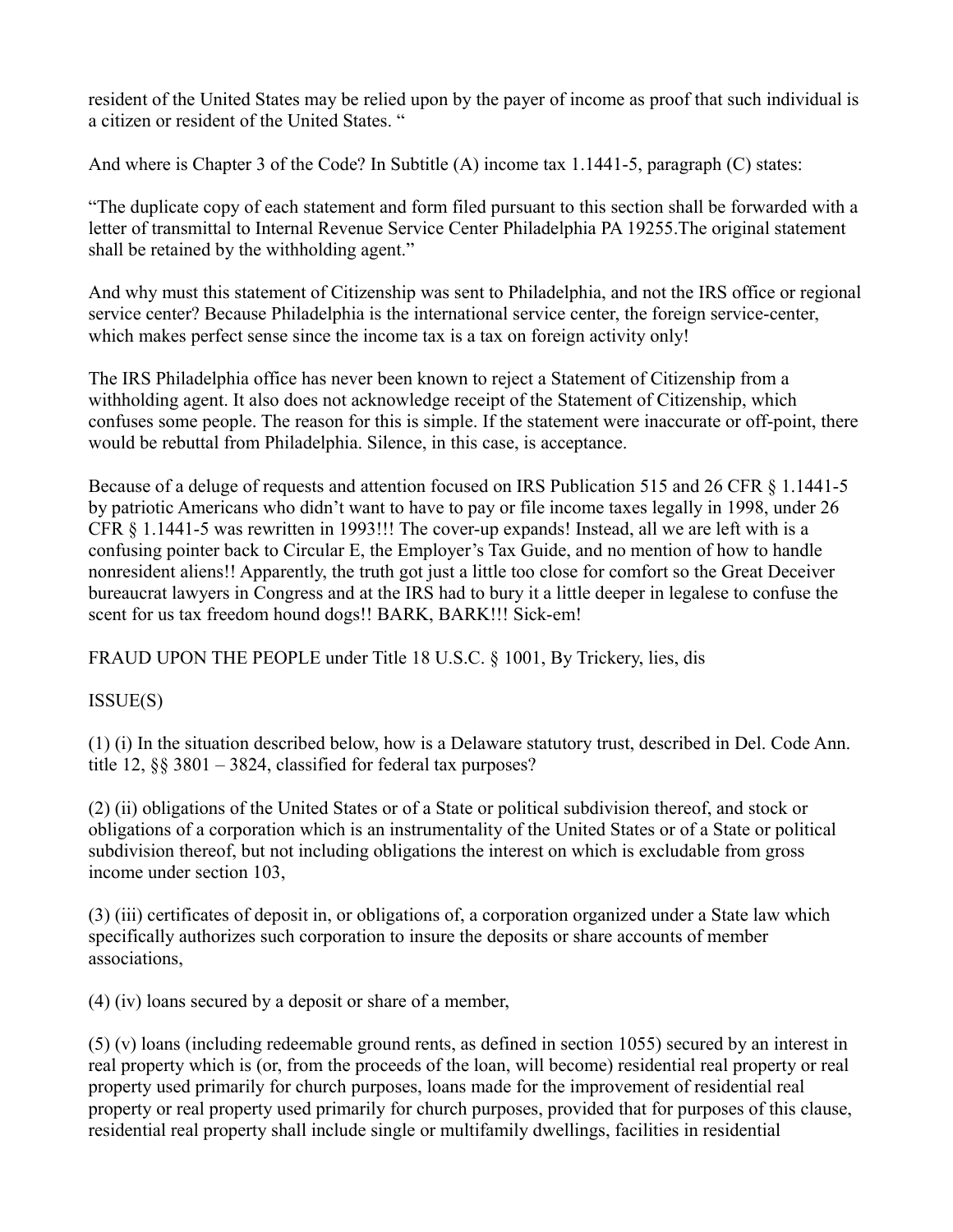developments dedicated to public use or property used on a nonprofit basis for residents, and mobile homes not used on a transient basis,

(6) (vi) loans secured by an interest in real property located within an urban renewal area to be developed for predominantly residential use under an urban renewal plan approved by the Secretary of Housing and Urban Development under part A or part B of title I of the Housing Act of 1949, as amended, or located within any area covered by a program eligible for assistance under section 103 of the Demonstration Cities and Metropolitan Development Act of 1966, as amended, and loans made for the improvement of any such real property,

(7) (vii) loans secured by an interest in educational, health, or welfare institutions or facilities, including structures designed or used primarily for residential purposes for students, residents, and persons under care, employees, or members of the staff of such institutions or facilities,

(8) (viii) property acquired through the liquidation of defaulted loans described in clause (v), (vi), or (vii),

(9) (ix) loans made for the payment of expenses of college or university education or vocational training, in accordance with such regulations as may be prescribed by the Secretary, And,

(x) Property used by the association in the conduct of the business described in subparagraph (B), and

(xi) any regular or residual interest in a real estate mortgage investment conduit, (REMIC) is "an entity that holds a fixed pool of mortgages and issues multiple classes of interests in itself to investors" under U.S. Federal income tax law and is "treated like a partnership for Federal income tax purposes with its income passed through to its interest holders". but only in the proportion which the assets of such REMIC consist of property described in any of the preceding clauses of this subparagraph; except that if 95 percent or more of the assets of such REMIC are assets described in clauses (i) through (x), the entire interest in the REMIC shall qualify. At the election of the taxpayer, the percentage specified in this subparagraph shall be applied on the basis of the average assets outstanding during the taxable year, in lieu of the close of the taxable year, computed under regulations prescribed by the Secretary. For purposes of clause (v), if a multifamily structure securing a loan is used in part for nonresidential purposes, the entire loan is deemed a residential real property loan if the planned residential use exceeds 80 percent of the property's planned use (determined as of the time the loan is made). For purposes of clause (v), loans made to finance the acquisition or development of land shall be deemed to be loans secured by an interest in residential real property if, under regulations prescribed by the Secretary, there is reasonable assurance that the property will become residential real property within a period of 3 years from the date of acquisition of such land; but this sentence shall not apply for any taxable year unless, within such 3-year period, such land becomes residential real property. For purposes of determining whether any interest in a REMIC qualifies under clause (xi), any regular interest in another REMIC held by such REMIC shall be treated as a loan described in a preceding clause under principles similar to the principles of clause (xi); except that, if such REMIC's are part of a tiered structure, they shall be treated as 1 REMIC for purposes of clause (xi).

As I stated in court, plaintiff (Wells Fargo) is not here, and asked for a Dismissal. On December 17, 2015 a Writ of Possession was held with Hon. Judge Heidi Davis. (And, Advised I was a "Victim" to Fraud and had no Mortgage). I was Advised, (the Defendant) that she was giving me a rehearing to show proof as set forth on February 09, 2016, dealing with Sirote & Permutt, P.C. Counsel Jason A. Weber, for Wells Fargo Bank on 02/09/ 2016. (Plaintiff, Wells Fargo Bank has never showed up in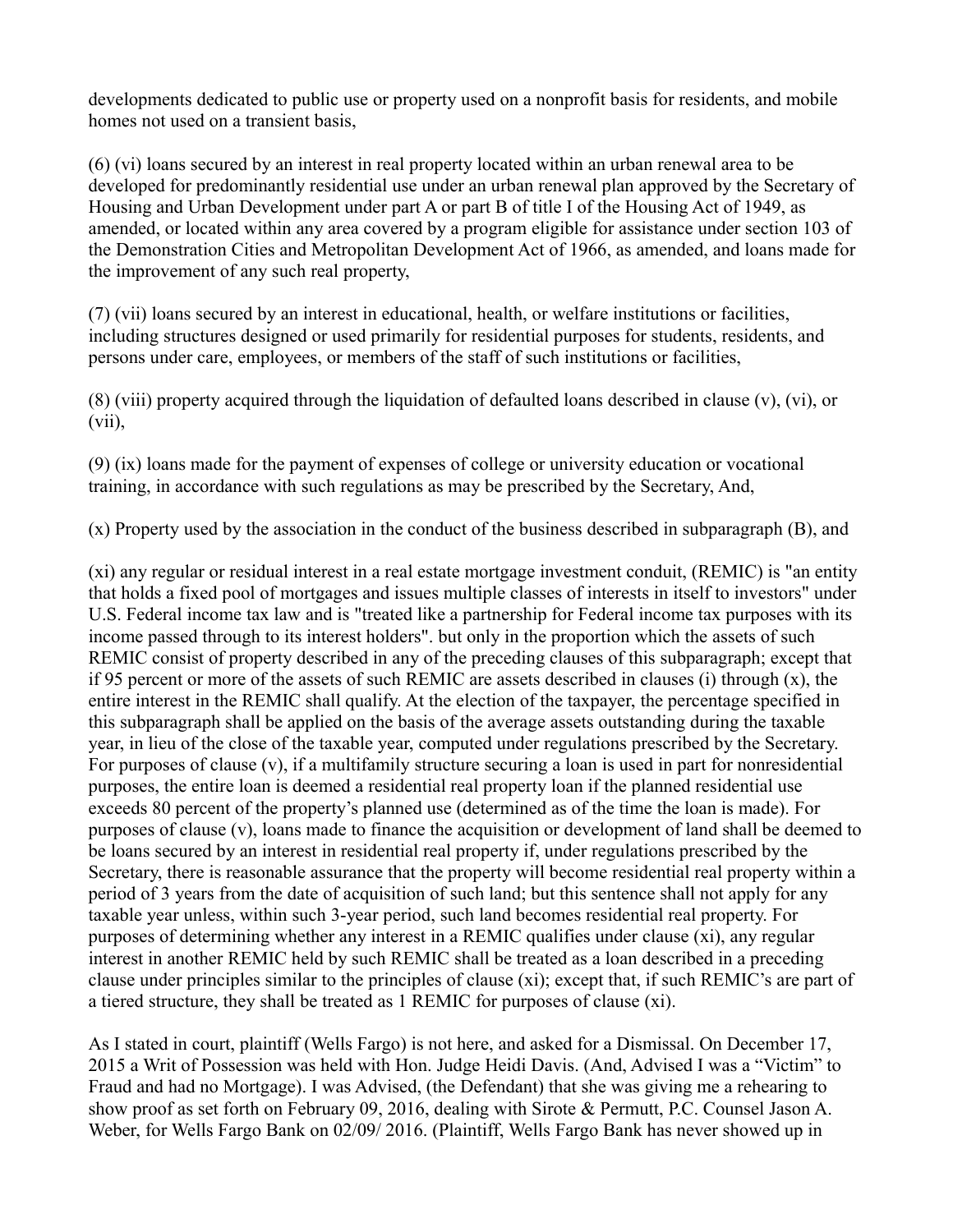Court). Senior's vs. Crime Special Projects Office, that Michelle Christensen was a victim to a Paper Mill Note, and had no Mortgage. As Victim, Witness, and an Informant to the Lake County Manager Investigator David E. Linderman, Senior's vs. Crime Special Project Office at the Lake County Sheriff's District Office at 15855 Highway 50 Room 201, Clermont, Florida 34711. And also knew, Coldwell's Reality sold the home, and the person was claiming their name was on the deed going by the name Mr. and Mrs. Plumbers. The home was sold on 08/12/2016, as claimed for \$265,000. And the person now living at 4265 Fawn Meadows Circle is a renter. She also stated the owner goes by Aggress, or something close to that last name.

I'm giving you ten-days to forward this claim to the proper authorities to move forward with a Criminal Action [Complaint]. You already know I'm a victim to a crime under Identity Theft under 18 U.S.C. 1028 (a)(7). Thus, fraud and theft offenses involving identity theft may receive an increase punishment by operation of the Sentencing Guidelines, regarding of whether the defendant is charged with a substantive count under 18 U.S.C. 1028(a)(7). And I want to know why you did give me a copy of my Criminal Action [Complaint] when I addressed it with you at your office?

RE TO: Identity Theft/Forgery under Theft & Conspiracy to Defraud under Theft, under Violations Title 18 U.S. Code § 1001 by Trickery, lies and deception, under Violations Rule 1 and Frivolous Acts under Rule 4-8.4 Attorney Misconduct under Intrinsic Fraud under violations of § 3-311, ACCORD AND SATIFACTION BY INSTUMENT. And Acted upon Violations under Rule 60 under Violations 42 U.S. Code § 10607 - Services to Victims of a Crime. Under Due Course status defined under identity theft, ("means of identification") in connection with some underlying crime. Congress has passed two statues that criminalize identity theft. In 1998, Congress enacted the Identity Theft and Assumption Deterrence Act, which set forth the substantive offense of identity theft at 18 U.S.C. § 1028(a)(7). That provision prohibits the use of another's identifying information in connection with any federal crime or any state or local felony.

(c) Intangible Property. If intangible property is to be attached or arrested the marshal or other person or organization having the warrant shall execute the process by leaving with the garnishee or other obligor a copy of the complaint and process requiring the garnishee or other obligor to answer as provided in Rules  $B(3)(a)$  and  $C(6)$ ; or the marshal may accept for payment into the registry of the court the amount owed to the extent of the amount claimed by the plaintiff with interest and costs, in which event the garnishee or other obligor shall not be required to answer unless alias process shall be served.

(d) Directions With Respect to Property in Custody. The marshal or other person or organization having the warrant may at any time apply to the court for directions with respect to property that has been attached or arrested, and shall give notice of such application to any or all of the parties as the court may direct.

IN RE TO: An Affidavit Criminal Charge [Complaint] Faxed on Wednesday, January 11, 2017.

Pertaining to, Identity Theft/Forgery under Theft, on a Non-Verified Complaint on a Paper Mill Note. That was addressed back on March 03, 2015 with Hon. Judge King under "A False Claims Act". And A Writ of Possession was held with Hon. Judge Heidi Davis on December 17, 2015 and on February 09, 2016, as showing her the evidence by Post Mail from Senior's vs. Crime Special Project Office, that Michelle M.: Christensen was a victim to a Paper Mill Note and had no Mortgage. A Victim, Witness, and an Informant to the Lake County Office Manager, David E. Linderman, Seniors vs. Crime Special Project Office at the Lake County Sheriff's District Office at 15855 Highway 50 Room 201, Clermont,